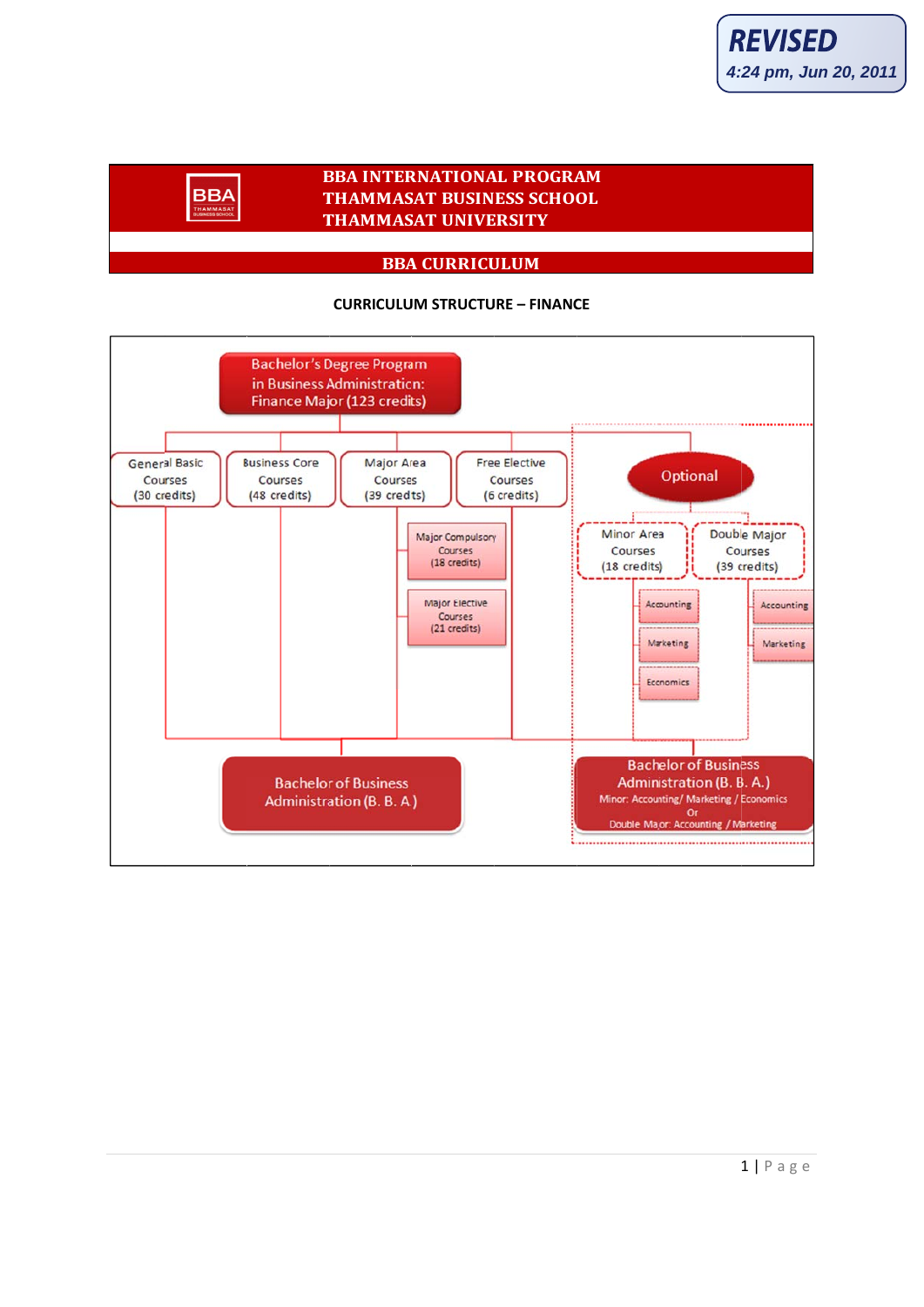| Code          | <b>Course Title</b>                       | Prerequisite     |
|---------------|-------------------------------------------|------------------|
|               | <b>General Basic Courses (30 credits)</b> |                  |
| <b>TU 110</b> | <b>Integrated Humanities</b>              |                  |
| <b>TU 120</b> | <b>Integrated Social Sciences</b>         |                  |
| <b>TU 130</b> | Integrated Sciences and Technology        |                  |
| <b>TU 152</b> | <b>Fundamental Mathematics</b>            |                  |
| TH 161        | Thai Usage                                |                  |
| EL 171        | English Course 2                          |                  |
| EL 172        | English Course 3                          | EL 171           |
| EG 221        | Reading for Information                   | EL 172           |
| EG 241        | Listening - Speaking 1                    | EL 172           |
| <b>TU 124</b> | Society and Economy                       |                  |
|               | <b>Business Core Courses (48 credits)</b> |                  |
| <b>BA 201</b> | <b>Business Law</b>                       | 2nd year student |
| <b>BA 202</b> | Taxation                                  | 2nd year student |
| <b>BA 203</b> | <b>Business Quantitative Analysis</b>     |                  |
| <b>BA 204</b> | <b>Business Statistics</b>                |                  |
| <b>BA 401</b> | <b>Strategic Management</b>               | 4th year student |
| AC 201        | Fundamental Accounting                    |                  |
| AC 202        | <b>Management Accounting</b>              | AC 201           |
| <b>FN 201</b> | <b>Business Finance</b>                   | AC 201           |
| MK 201        | <b>Principles of Marketing</b>            |                  |
| HO 201        | <b>Principles of Management</b>           |                  |
| OM 201        | Principles of Operations Management       |                  |
| IS 201        | <b>Management Information Systems</b>     |                  |
| EC 213        | <b>Introductory Microeconomics</b>        |                  |
| EC 214        | <b>Introductory Macroeconomics</b>        |                  |
| EL 221        | Communicative Business English 1          | EL 172           |
| EL 321        | Communicative Business English 2          | EL 221           |

### **BBA CURRICULUM (Revised 2009)**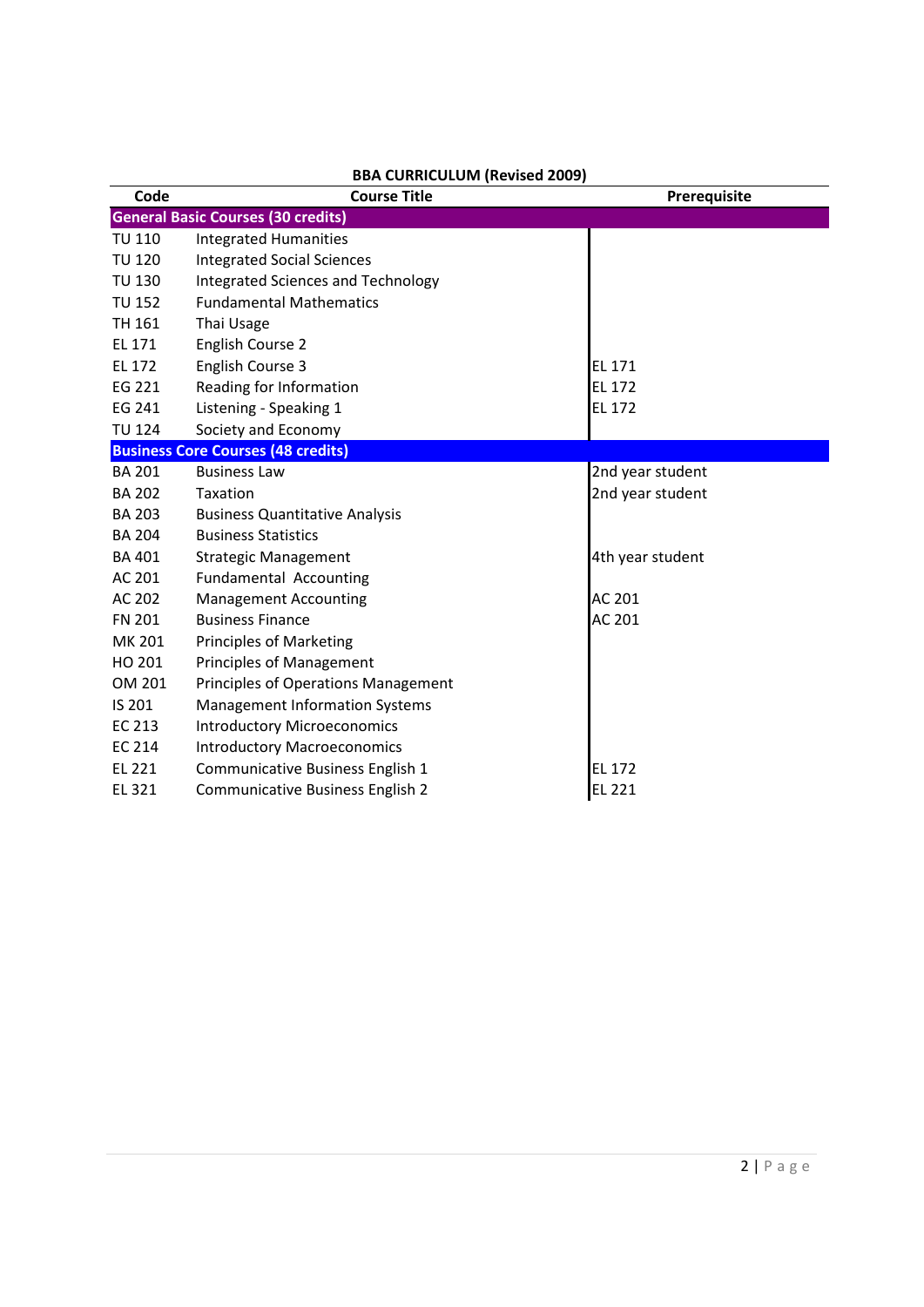| Code                           | FIIVAIVLE IVIAJUK<br><b>Course Title</b>                                             |                                       |
|--------------------------------|--------------------------------------------------------------------------------------|---------------------------------------|
|                                |                                                                                      | Prerequisite                          |
| <b>FN 211</b>                  | <b>Major Compulsory Courses (18 credits)</b><br><b>Financial Markets</b>             |                                       |
| <b>FN 311</b>                  |                                                                                      | 2nd year student<br>FN 201 and BA 204 |
| <b>FN 312</b>                  | <b>Financial Management</b><br>Investments                                           | FN 201 and MA 216 and BA 204          |
| <b>FN 313</b>                  | International Financial Management                                                   | <b>FN 311</b>                         |
|                                |                                                                                      | FN 311 and FN 312                     |
| <b>FN 413</b><br><b>FN 415</b> | <b>Strategic Financial Management</b>                                                |                                       |
|                                | Financial Risk Analysis and Management<br><b>Major Elective Courses (21 credits)</b> | FN 311 and FN 312                     |
|                                | Select 21 credits from the courses listed below                                      |                                       |
| <b>FN 221</b>                  | <b>Personal Finance</b>                                                              |                                       |
| <b>FN 241</b>                  |                                                                                      |                                       |
|                                | Risk Management and Insurance                                                        | 2nd year student<br><b>FN 201</b>     |
| <b>FN 323</b>                  | <b>Credit Analysis</b>                                                               |                                       |
| <b>FN 331</b>                  | <b>Financial Institutions Management</b>                                             | FN 211 and FN 312                     |
| <b>FN 341</b>                  | Non-Life Insurance                                                                   | <b>FN 241</b>                         |
| <b>FN 342</b>                  | Life and Health Insurance                                                            | <b>FN 241</b>                         |
| <b>FN 344</b>                  | Insurance Business and Legal Environment                                             |                                       |
| <b>FN 351</b>                  | <b>Fixed Income Security Analysis</b>                                                | <b>FN 312</b>                         |
| <b>FN 391</b>                  | Internship in Finance                                                                | 3rd year student majoring in          |
|                                |                                                                                      | Finance with knowledge in the         |
|                                |                                                                                      | field of internship                   |
| <b>FN 399</b>                  | Practical Capability Development in Finance                                          | 3rd year student majoring in          |
|                                |                                                                                      | Finance                               |
| <b>FN 421</b>                  | <b>Financial Statement and Reporting Analysis</b>                                    | <b>FN 311</b>                         |
| <b>FN 425</b>                  | <b>Financial Viability Study</b>                                                     | 4th year student majoring in          |
|                                |                                                                                      | Finance                               |
| <b>FN 428</b>                  | <b>Investment Banking</b>                                                            | <b>FN 311</b>                         |
| <b>FN 451</b>                  | <b>Equity Security Analysis</b>                                                      | <b>FN 312</b>                         |
| <b>FN 452</b>                  | <b>Financial Derivatives</b>                                                         | <b>FN 312</b>                         |
| FN 461                         | Advanced International Financial Management                                          | <b>FN 313</b>                         |
| <b>FN 471</b>                  | <b>Statistical Models for Financial Research</b>                                     | 4th year student majoring in          |
|                                |                                                                                      | Finance and BA 204                    |
| FN 491                         | Seminar in Finance                                                                   | FN 311 and FN 312                     |
| FN 499                         | Independent Studies in Finance                                                       | FN 311 and FN 312                     |
| AC 422                         | <b>International Accounting</b>                                                      | 4th year student                      |
| HO 310                         | Human Resourse Management                                                            | HO 201                                |
| HO 311                         | <b>Organizational Behavior</b>                                                       | HO 201                                |
| HO 314                         | Performance Management System                                                        | HO 310                                |
| HO 315                         | <b>Compensation Management</b>                                                       | HO 310                                |
| IB 311                         | <b>Introduction to International Business</b>                                        |                                       |
| IB 321                         | International Trade Opeartion                                                        | 3rd year student                      |
| IB 421                         | <b>International Business Management</b>                                             | IB 311                                |

*FINANCE MAJOR*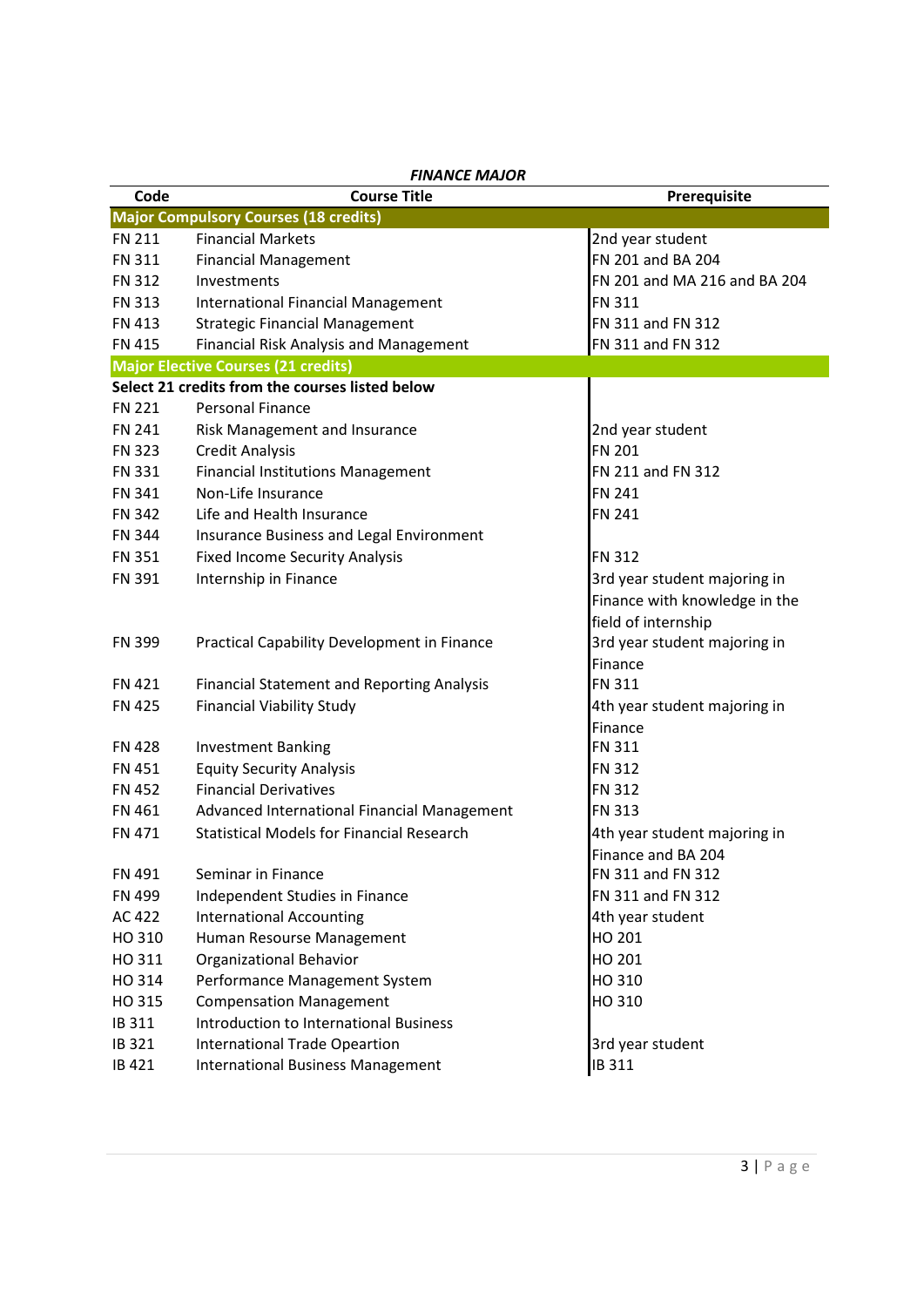| Code                                               | <b>Course Title</b>                        | Prerequisite                   |  |  |
|----------------------------------------------------|--------------------------------------------|--------------------------------|--|--|
| <b>Major Elective Courses (21 credits) (Cont.)</b> |                                            |                                |  |  |
| <b>IT 361</b>                                      | Marine Insurance                           | <b>IT 211</b>                  |  |  |
| OM 316                                             | <b>Business Forecasting</b>                | BA 204 or equivalent           |  |  |
| OM 342                                             | Industrial Investment Analysis             | <b>FN 201</b>                  |  |  |
| OM 414                                             | <b>Project Management</b>                  | 4th year student or permission |  |  |
|                                                    |                                            | from the lecturer              |  |  |
| MA 216                                             | Calculus for Social Science 1              |                                |  |  |
| EC 311                                             | Microeconomics Theory                      |                                |  |  |
| EC 312                                             | <b>Macroeconomics Theory</b>               |                                |  |  |
| EC 320                                             | <b>Introductory Mathematical Economics</b> |                                |  |  |
| ST 346                                             | Mathematics of Finance                     | MA 211 or MA 216 or MA 218     |  |  |
| ST 347                                             | Mathematics of Life Insurance 1            | ST 246 and ST 346              |  |  |

# *FINANCE MAJOR*